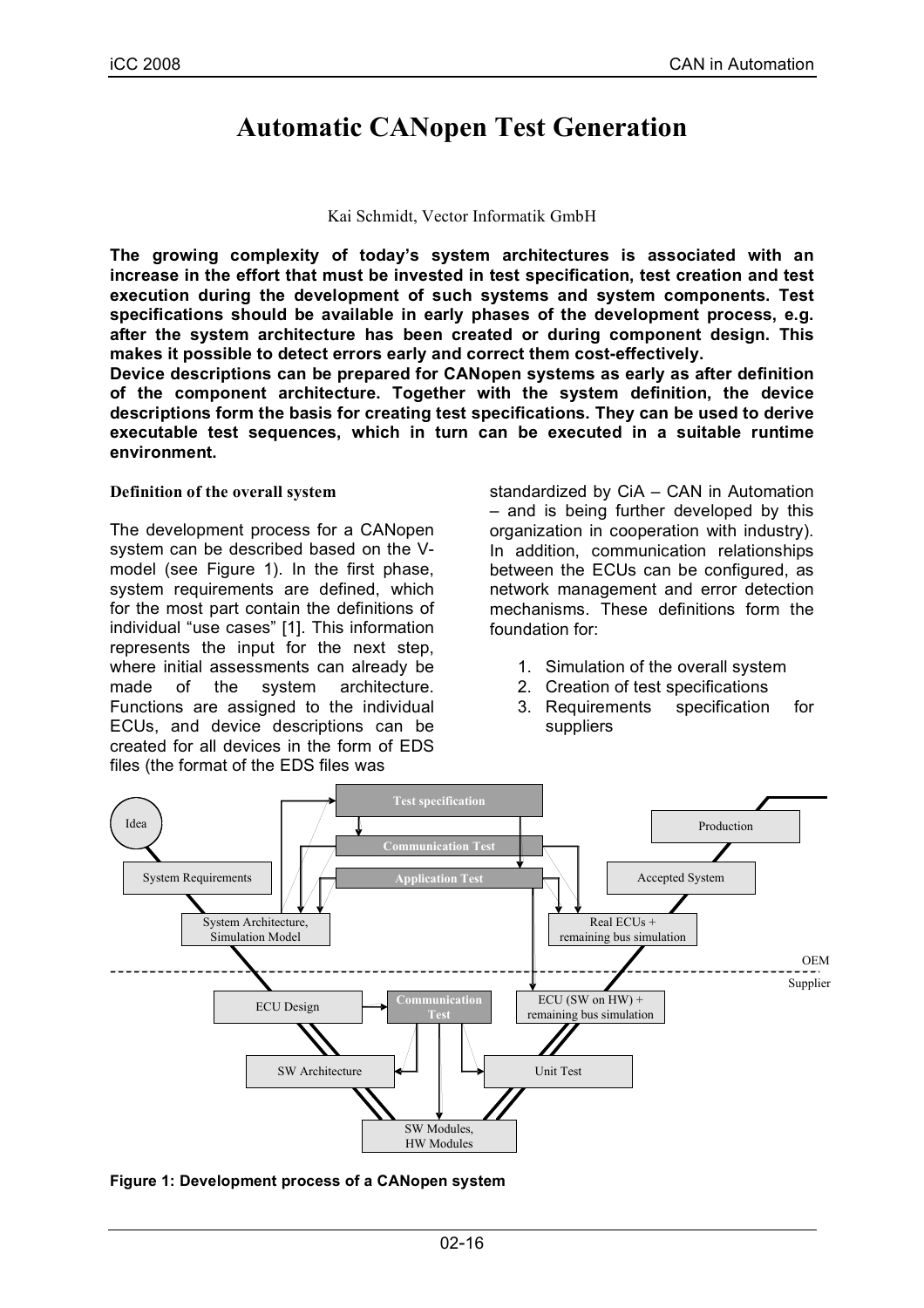## **A first test specification**

EDS files describe significant parts of the functional scope of a CANopen device. These device descriptions form the foundation for executing the simulation and creating test specifications. Communication-specific tests can be derived directly from the device descriptions. An example of this would be a test that checks all objects in the object dictionary by SDO accesses and records the results. Besides communicationspecific tests, application-related tests can also be specified. An example of such a test would be to stimulate the transmission of the digital input of an I/O device. Afterwards, a check is made to verify that the signal value exists at the output. Both tests could be used early in the simulated overall system. As soon as the stability of the overall system has been achieved, development of the individual components can be subcontracted. The EDS files can – with the exception of application-related behavior – be considered as a requirements specification for the supplier. Parallel development of the ECUs at the suppliers is accompanied by the simulated overall system. Application-related tests can also be utilized at the supplier to test the behavior of the device to be developed within the overall system. This can significantly reduce the number of costintensive changes desired by the OEMs – which generally occur within the integration phase. Communication-specific tests can be created at the supplier in a similar way as at the OEM.

# **Integration of the components**

After completion and acceptance of the components, they are successively integrated into the simulated overall system. The previously created communication and application-related tests can now be applied to the system, consisting of the physical components and the rest-of-bus simulation. As soon as all of the components have been delivered the concluding test of the real overall system follows.

## **EDS files as the basis for generation**

The development process should include the creation of an EDS file appropriate to the device. Unfortunately, practice shows that device producers often neglect this work step. Faulty or incomplete EDS files are the result; in the worst case there is no EDS file at all for a device. The development process described above shows that it is not just device producers who need to be concerned with creation of EDS files, but system designers too.



#### **Figure 2: Arrangement of device functionality**

The task of the system designer here is to distribute functionalities to the individual components. These could be standardized functionalities such as mechanisms for process data communication, but they might also be manufacturer-specific functionalities. Both of these are mapped via objects in the object dictionary. Standardized functionalities are described by CiA in standardization documents. Both the objects described in these documents and manufacturer-specific objects can be stored in a database format that is also standardized. The necessary objects can be selected from the object pool that is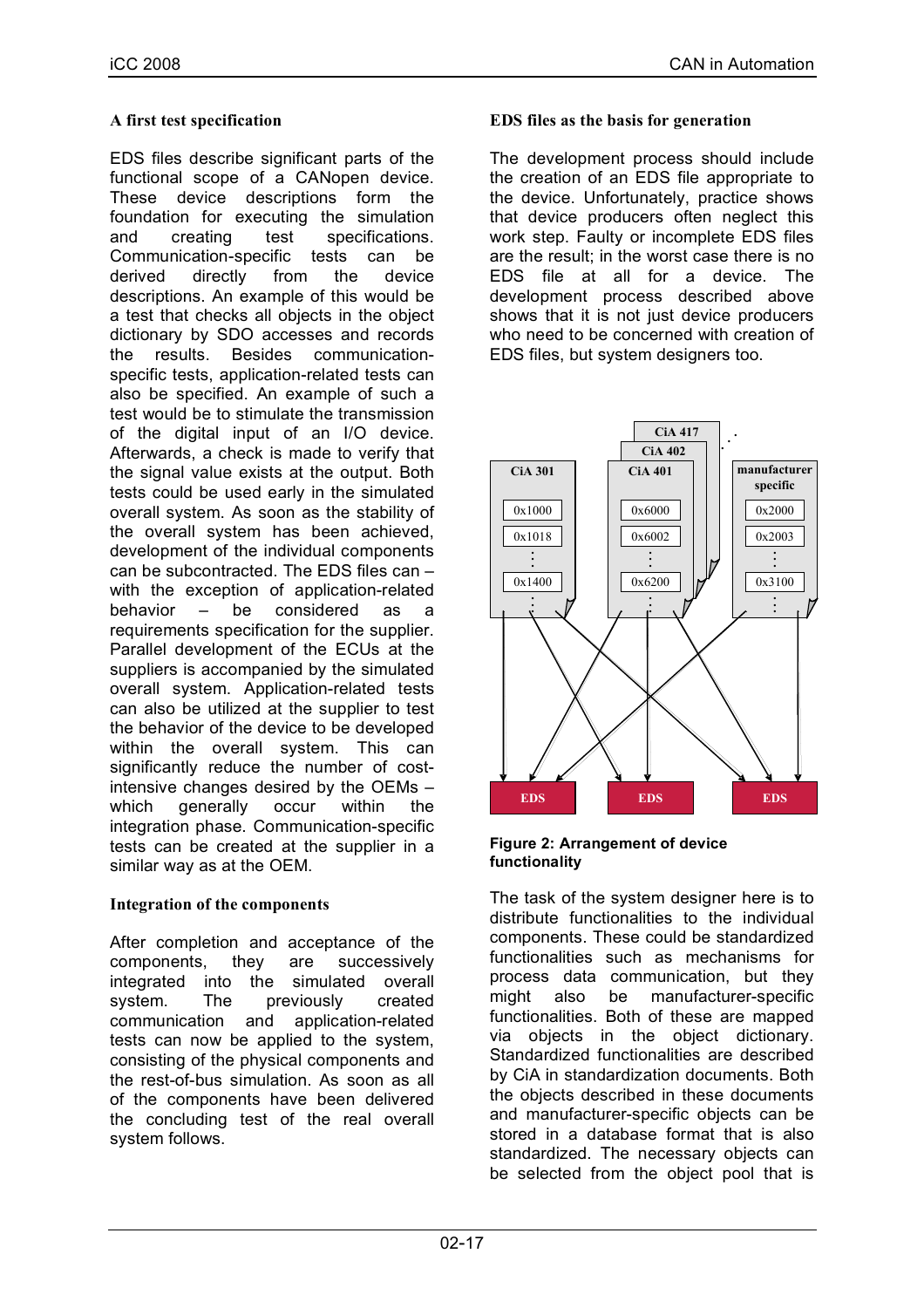created in this way, and be assembled into an object dictionary (see Figure 2).

## **Flexibility of the simulation**

The device descriptions contain all of the information necessary for simulation of the CANopen device. The overall system, consisting of the individual device descriptions, is parameterized utilizing a suitable configuration tool, and an initial system description is obtained in the form of device configuration files (DCF), whose format has also been standardized by CiA. Based on this configuration, simulation models can be generated and executed in a suitable runtime environment. At an early point in the project, this already enables conclusions about the time behavior of the overall system. If excessive bus loads occur, for example, actions can immediately be initiated to correct the problem, since suppliers have not been involved in the development process yet. Accordingly, the simulated overall system offers a high degree of flexibility. It can be refined iteratively until it satisfies the defined requirements. Changes to the simulated system can be implemented cost-effectively and be checked immediately.

## **Derivation of test sequences**

Besides the simulation, it is also possible to derive initial tests on the protocol and

communication levels from the device descriptions. The protocol test includes checking of the SDO protocol, for example. The communication tests do not check for correctness of the protocol, but instead for correct flow of message sequences. For example, it is possible to test whether the configuration sequence for process data objects conforms to the sequence specified in CiA 301 [2]. The following test templates with general application can be defined for a CANopen device:

- SDO Download Test
- SDO Upload Test
- Heartbeat Producer Test
- Heartbeat Consumer Test
- Transmit PDO Test
- **EMCY Test**

Simple generation templates can be used to create device-specific test sequences. Test functions are created for each object contained in the object dictionary here. The test functions are parameterized based on the data contained in the configuration files for the devices. Among other things, test sequences can be generated to check the:

- PDO configuration
- Default values
- Object dictionary
- NMT state machine, and
- SDO protocol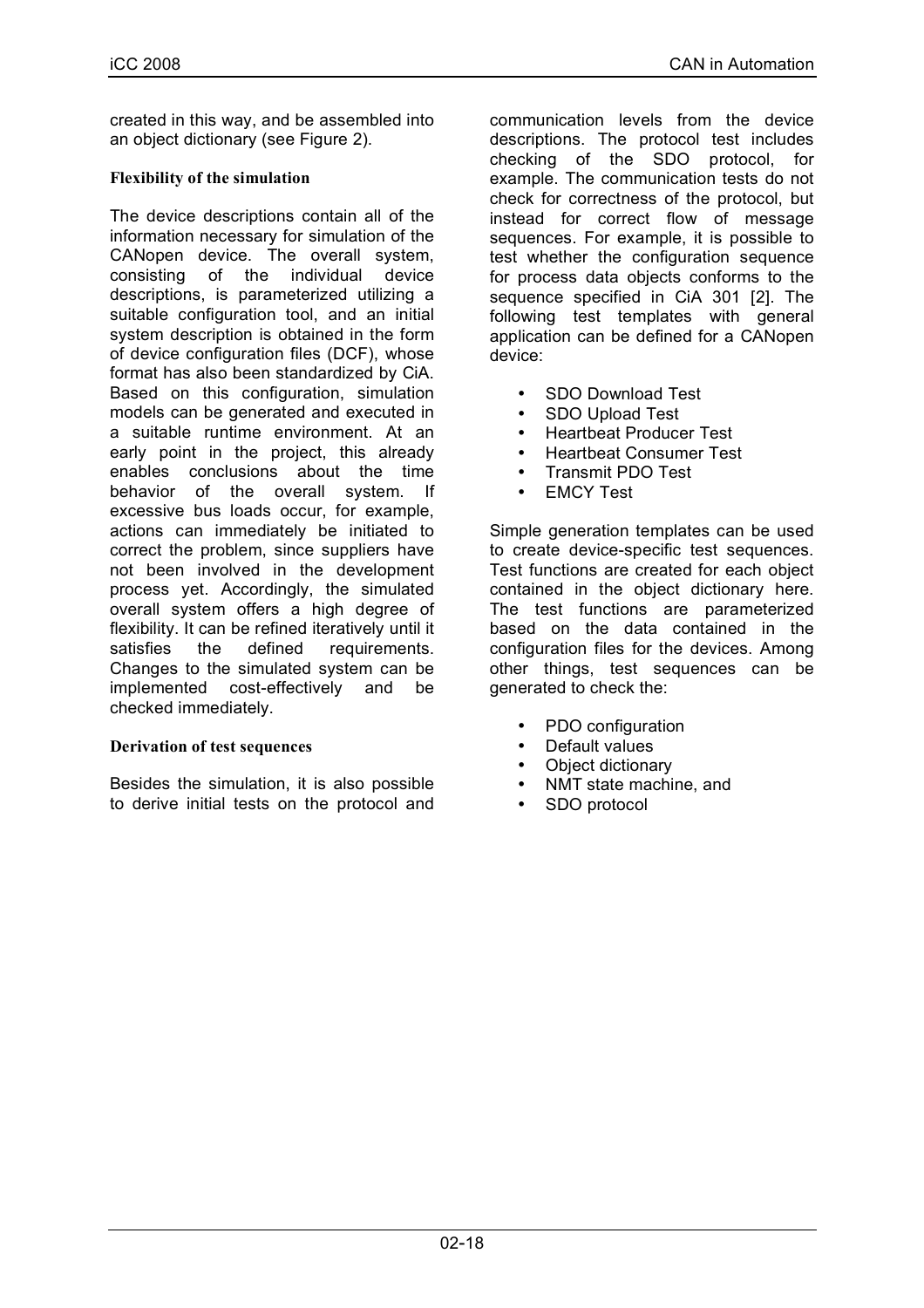

**Figure 3: Development process of a CANopen system**

The generated tests may be executed right away in a suitable runtime environment. In the framework of integration work, it is precisely such tests that are used to check the delivered components. In turn, suppliers can generate similar test sequences to assist in development. They can immediately be applied to the prototypes. Essentially, this is a way to generate test sequences of the conformance test (CiA 310) nodespecifically. However, the goal of the system should not be to replace the CiA conformance test altogether. The system should accompany the development and give developers a way to test devices in advance of the actual tests. The final certification is only performed by CiA.

# **Generation templates**

Generation templates must be created for each test, but they are applied to each device to be tested. A generation template that describes the creation of a test for checking the object dictionary would appear as follows:

```
for all objects
{
  get access type
```

```
if(access == read only){
    add test function SDO Upload
    to test sequence
  } // if
 else if (access == read write){
   add test function SDO Upload
    to test sequence
    add test function SDO Download
    to test sequence
  } // else if
  .
  .
}
```
The generated test sequence created based on this test template contains a number of parameterized (by entry of object index, etc.) write and read routines. They are processed sequentially in test execution.

# **Iterative development process**

Since iterative processes are applied throughout a device's development, the process for generating test sequences must be repeatable as often as needed. Changes to the device design can affect the device descriptions. The test that was originally generated would then likely fail. Nonetheless, it is still necessary to be able to manually extend test sequences after generation, e.g. to incorporate application-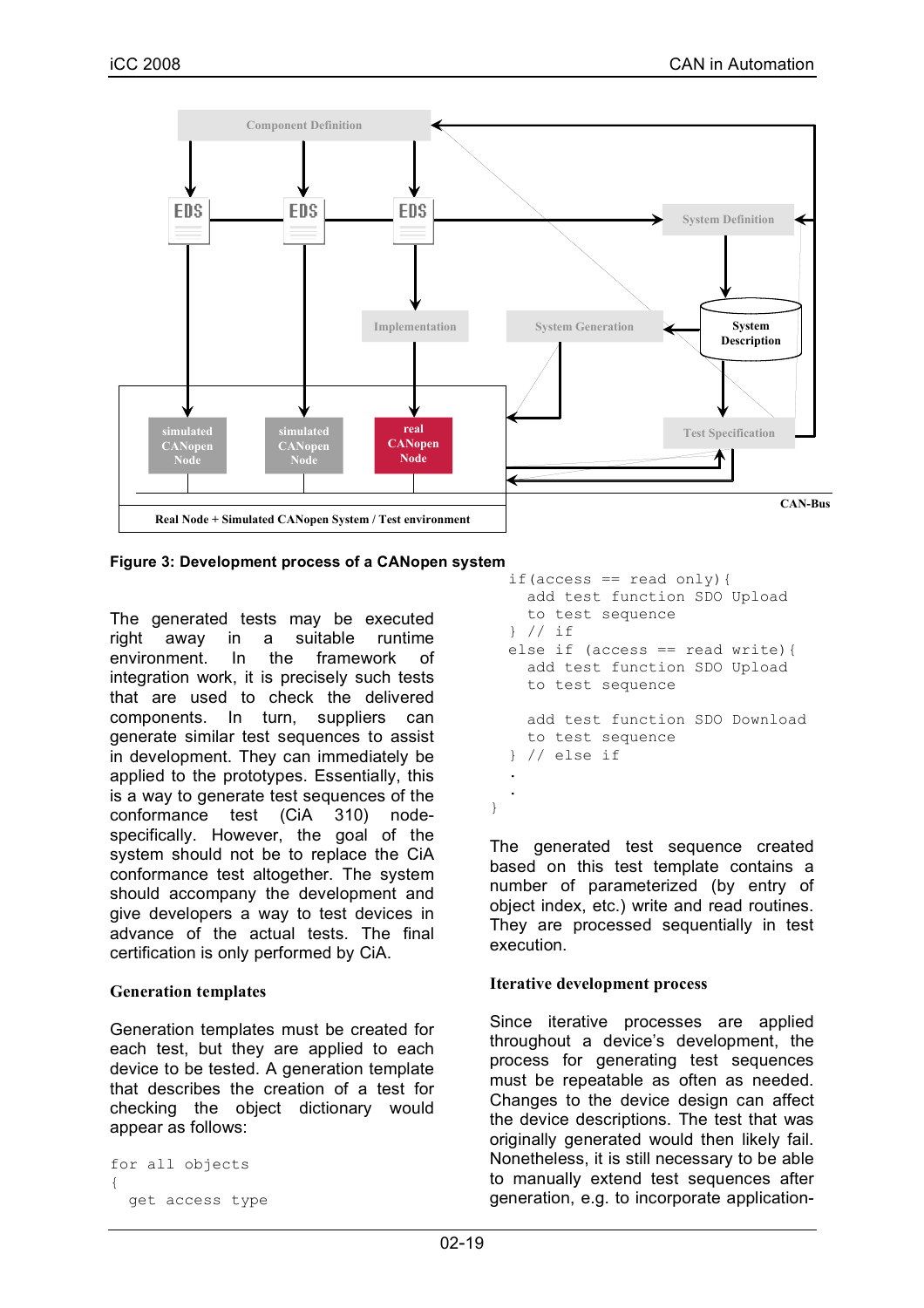specific supplements. These extensions must be read back when the sequence is regenerated. Extensions must be implemented in interface functions whose call and function definitions have already been generated into the test sequence:

```
Test start
```

```
// check object 0x1000
PreSdoUpload_1();
SDOUpload 1(\overline{0}x1000,...);PostSDOUpload_1();
```
// check object 0x1017 **PreSdoUpload\_2();** SDOUpload\_2(0x1017,…); **PostSDOUpload\_2(); PreSdoDownload\_2;** SDODownload  $2(\overline{0}x1017,\ldots);$ PostSDODownload 2(); . .

```
// check object k
PreSdoDownload_n();
SDODownload n(\overline{0}x1017,...);PostSDODownload_n();
```
Test stop

#### **Application-related tests**

The application-related behavior of the devices can not be represented in the device descriptions. Furthermore, the tester does not want to have to deal with the CANopen-specific conceptual world and its definitions on the application level. On this level, it is entirely unimportant to know which signal is mapped to which object at which position. More important is information about which signals exist and which devices receive or send them. Among other things, precisely these aspects must be tested. This subject matter can be explained by the example of the CiA 447 application profile (application profile for special-purpose car add-on devices):

The standard defines an object "GPS date". Mapped to this object are the signals "GPS date year", "GPS date month" and "GPS date day".

| Attribute   | Value             |  |  |  |  |  |
|-------------|-------------------|--|--|--|--|--|
| Index       | 60B3 <sub>h</sub> |  |  |  |  |  |
| Name        | GPS date          |  |  |  |  |  |
| Object code | Variable          |  |  |  |  |  |
| Data type   | Unsigned32        |  |  |  |  |  |
| Category    | See /CiA447-2/    |  |  |  |  |  |

| 3 <sup>1</sup> | 26 25        | 20 | - 19              | 16 | - 15 |               |  |
|----------------|--------------|----|-------------------|----|------|---------------|--|
|                | GPS date day |    | GPS date<br>month |    |      | GPS date year |  |

| Fields         | Value                                                                                                          | Definition                                                                                                            | Unit   |
|----------------|----------------------------------------------------------------------------------------------------------------|-----------------------------------------------------------------------------------------------------------------------|--------|
| GPS date year  | 0000 <sub>h</sub><br>FFFD <sub>b</sub><br>FFFE <sub>b</sub><br>FFFF <sub>b</sub>                               | Minimum value<br>Maximum value<br>Failure<br>Signal not available                                                     | Years  |
| GPS date month | 00 <sub>h</sub><br>01 <sub>b</sub><br>OC <sub>n</sub><br>OD <sub>b</sub><br>OE <sub>b</sub><br>OF <sub>h</sub> | Reserved<br>Minimum value (January)<br>Maximum value (December)<br>Reserved<br>Failure<br>Signal not available        | Months |
| GPS date day   | 00 <sub>h</sub><br>01 <sub>b</sub><br>$1F_h$<br>$20h$ to $3Dh$<br>3E <sub>h</sub><br>3F <sub>h</sub>           | Reserved<br>Minimum value $(1st)$<br>Maximum value (31 <sup>st</sup> )<br>Reserved<br>Failure<br>Signal not available | Days   |
| r              | 111111 <sub>b</sub>                                                                                            | Reserved                                                                                                              |        |

#### **Figure 4: "GPS date" object description**

The CiA 447 profile, besides defining signal allocations in the objects, also defines the transmission type. The standard specifies that the object value "GPS data" is transmitted by SDO protocol. The following information is needed to transmit a signal as part of a test:

- Index + Sub-Index of the object
- Signal length
- Start position of signal within the object

The format of today's EDS files is unable to describe the signal allocations of object values. Accordingly, information such as the signal length and start position of the signal is also unsupported. Even if these requirements could be implemented, it is not possible to automate generation of application-related test sequences, since the behavior of the system is not described.

## **A generated test environment**

Nonetheless, the developer can be supported by generation of an "interaction layer" in test creation. If this extension can be integrated in the simulated overall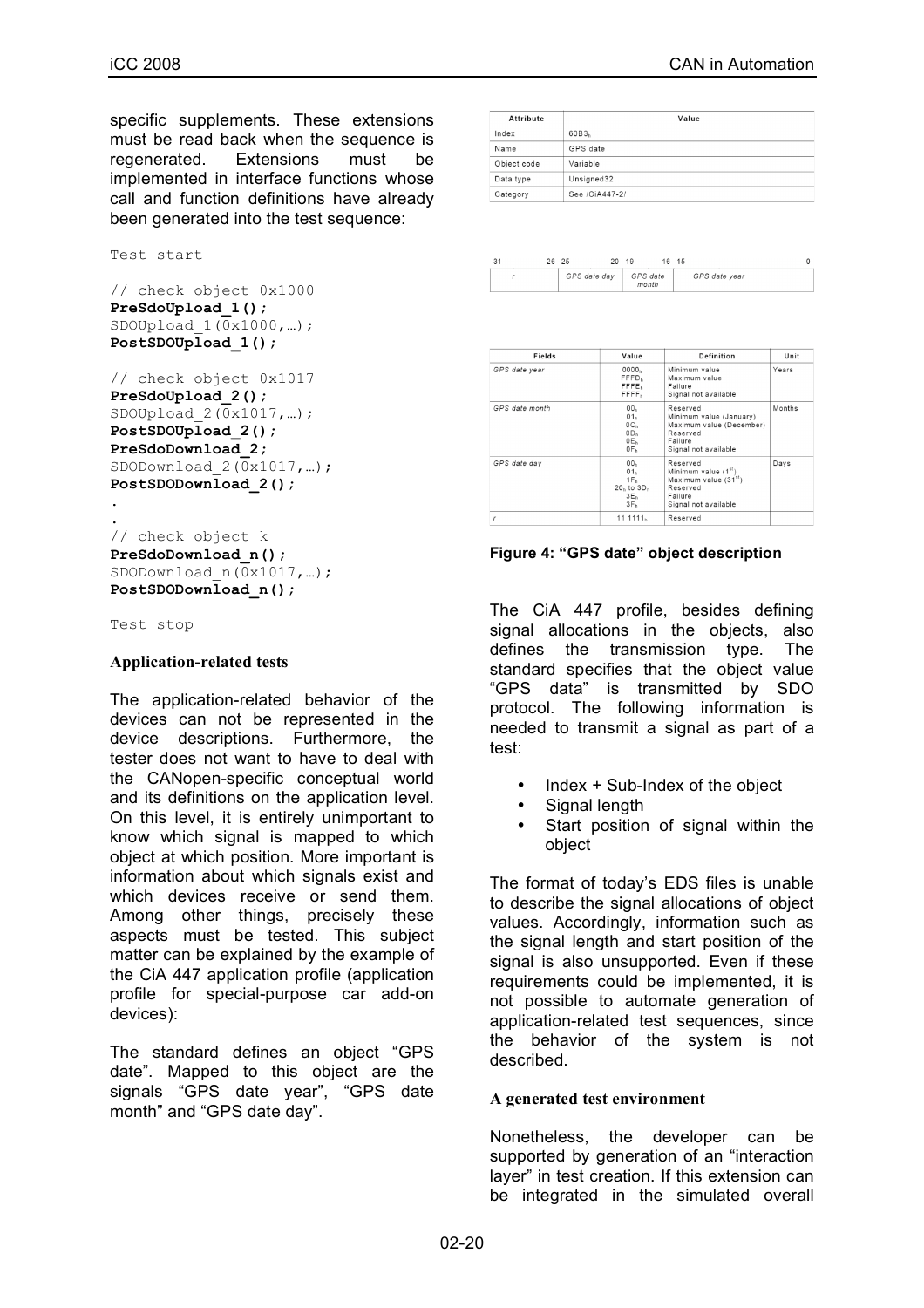system, then it is easy to create application-related test cases.



**Figure 5: Generated test environment**

The test system consists of the simulated nodes that are extended to include an "interaction layer". One or more physical devices are tested. The simulated devices are stimulated via generated interface functions. Signal values are mapped to object values and the CAN messages are sent. In the example depicted, the signal value "GPS date month" would be mapped to the relevant position in the object value (startbit 16, length 4 bit). Without this mapping, the test step for sending the signal "GPS data month" = 12 (December) would appear as follows:

// write signal "GPS data month"

SDO Download(src, dst, 0x60B3, 0xC0000);

Parameters one and two define the send and receive nodes. The relevant object is given in parameter three. Parameter four describes the object value to which the signal (signal value  $= 12$ ) was mapped. Parameterization of the test functions assumes that the positions and length of the signals are known. Moreover, the transmission type must be considered. This information is described exclusively in the standard and must be considered in test creation. Use of an "interaction layer" enables signal-oriented test creation. The

following test function is used to send the signal "GPS data month":

```
Send GPS month(src,dst,12);
```
It will be possible to define the function "Send\_GPS\_month" and generate its implementation based on the CiA 447 specification, if it exists in XML format in the future. Today's format of the specification requires converting the specification to a readable format (XML or Excel). This conversion task can be assumed by a generator. The generated functions contain a mapping of the signal to the object value and a routine for sending the CAN messages. During test creation, the test engineer need not be concerned about signal positions, indices or transmission types. All the test engineer is interested in are the signal name, sender, receiver and signal value.

## **Summary**

Continually shorter development cycles necessitate a development process that is continually becoming more effective. Serious errors that are not localized during the integration phase drive project costs to enormous heights. Test scenarios that assist in development can make a contribution to detecting errors as early as possible and correcting them costeffectively. Based on EDS files, it is possible to automatically generate test scenarios that check communication behavior device-specifically. Generation of application-related tests is not possible, since normally there is no standardized syntax for describing the behavior of the application. Nonetheless, generation of an "interaction layer" in test creation still offers test engineers support. The basis for this is formed by the application profiles standardized by CiA. The use of an "interaction layer" enables simple, quick and error-free creation of test scenarios of any desired complexity.